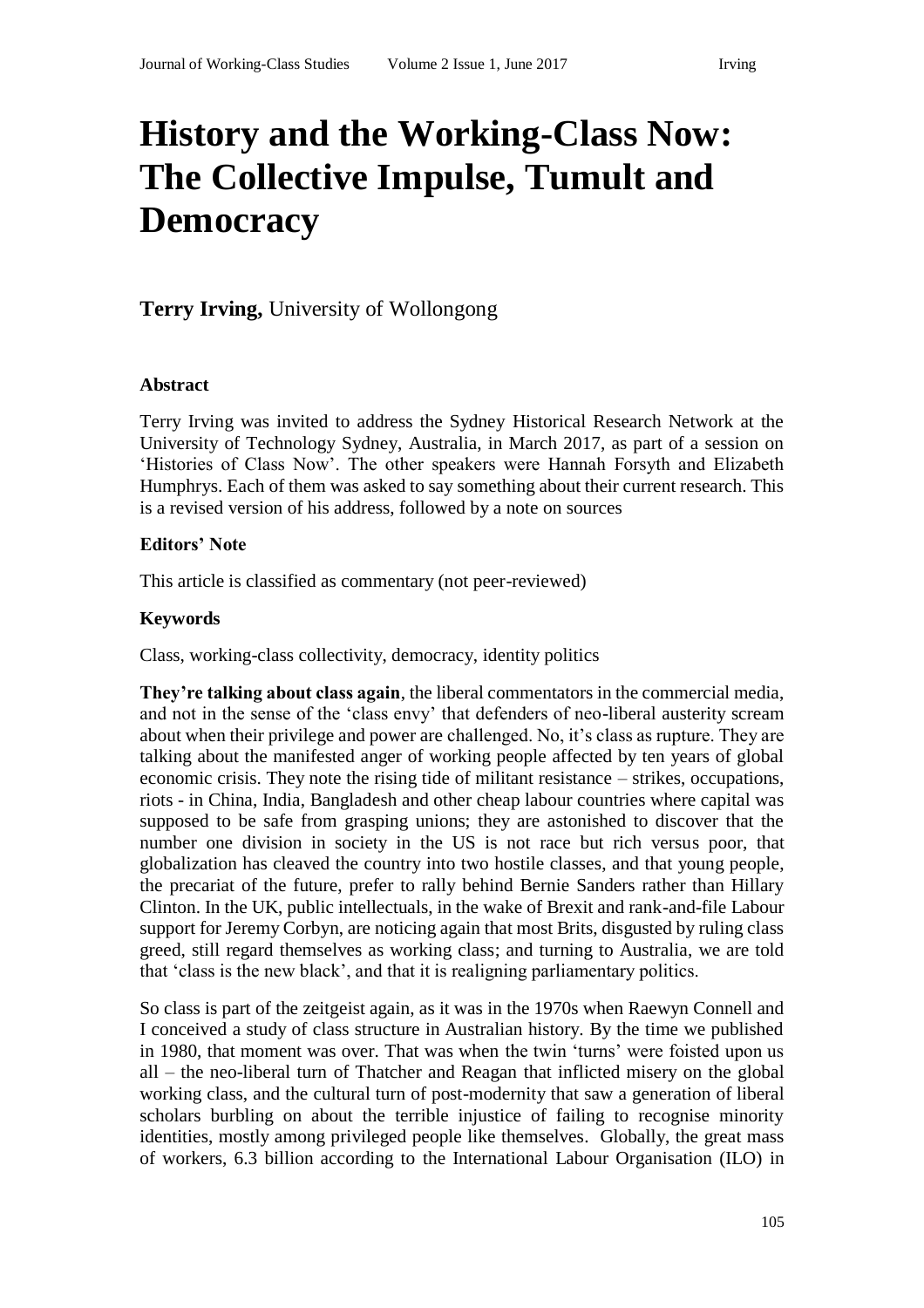2013, including 3 billion who earned less than two dollars a day, was suffering actual material deprivation.<sup>1</sup>

Meanwhile, the damage caused by identity politics was growing. Instead of exploitation in common, liberal thinkers looked for multiple oppressions. Instead of justice they privileged recognition. Instead of practising solidarity as activist intellectuals, informed by an understanding of the history of class struggle, they retired to academia and built abstract models of intersectionality. At the centre of this zeitgeist of 'commercial scholarship' as Werner Bonefeld calls it, there was the idea of difference.<sup>2</sup> It destroyed the language of class, pushing white workers into 'an "identity" of white nationalism', while leaving the rapaciousness of global corporations unchecked. It was the discourse that underpinned the strategy of corporate liberals, like Hillary Clinton – of putting together a coalition of separate identity groups - and it failed, but even had she won, the needs and desires of working people would have been ignored. In a series of essays in a recent issue of *Harper's Magazine* under the heading 'Trump – A Resister's Guide,' the young writers agree that the time has come to dump identity politics. So, today it seems this shameful phase in the history of capitalist social sciences and humanities is coming to an end.

What liberals fail to understand is that racism and sexism, for example, are, like class, destructive inequalities. They deserve to be analysed historically as products of the dynamics of capitalism, just as class is analysed. So when we talk about the identities of women and Aboriginal people we need to see them as expressions of the *practices* of women and Aboriginal people, reflecting as well as constituting the gender and racial dynamics of capitalism. Their identities should not be understood as bundles of detached ideas, with no material moorings. This is the mistake that liberal stratificationists make when they talk about studying the intersection of class, gender and race. In historical studies, this identitarianism results in a one-sided focus on the mental world of discourses and signs, ignoring the material world of exploitation and inequality, and the class perspective of eradicating them. So, as in contemporary politics, it plays right into the hands of the ruling class.

But we all make mistakes. When we wrote *Class Structure in Australian History*, Connell and I were trapped in our zeitgeist. As we wrote recently, our book was produced at a time when the organized working class was in a militant mood. 'Strikes reached an all-time high in 1974, and between 1968 and 1974 the wages share of national income increased by almost 10%' (Irving and Connell: 2016, p. 4). Although we recognized that the working class was 'a highly complex structure', when we wrote of 'workers' power' we associated it with the kind of organized militancy that tried to prevent the export of pig-iron from Port Kembla to Fascist Japan in 1938.<sup>3</sup> And we firmly fixed the flag of socialism to the remobilization of that working class in that kind

 $\overline{a}$ <sup>1</sup> Steven Kapsos and Evangelina Bourmpoula (2013), 'Employment and Economic Class in the Developing World', ILO Research Paper no. 6, p.1.

<sup>2</sup> George Souvlis, 'Ordoliberalism and the Death of Liberal Democracy: An Interview with Werner Bonefeld', viewed 3 June 2017, [http://salvage.zone/online-exclusive/ordoliberalism-and-the-death-of](http://salvage.zone/online-exclusive/ordoliberalism-and-the-death-of-liberal-democracy-an-interview-with-werner-bonefeld/)[liberal-democracy-an-interview-with-werner-bonefeld/.](http://salvage.zone/online-exclusive/ordoliberalism-and-the-death-of-liberal-democracy-an-interview-with-werner-bonefeld/)

<sup>&</sup>lt;sup>3</sup> In December 1938, the Port Kembla branch of the Waterside Workers' Federation banned the export of pig-iron to Japan, arguing that this strategic material that would assist Japan's expansionism. See Rupert Lockwood (1987) *War on the Waterfront: Menzies, Japan and the Pig-Iron Dispute*.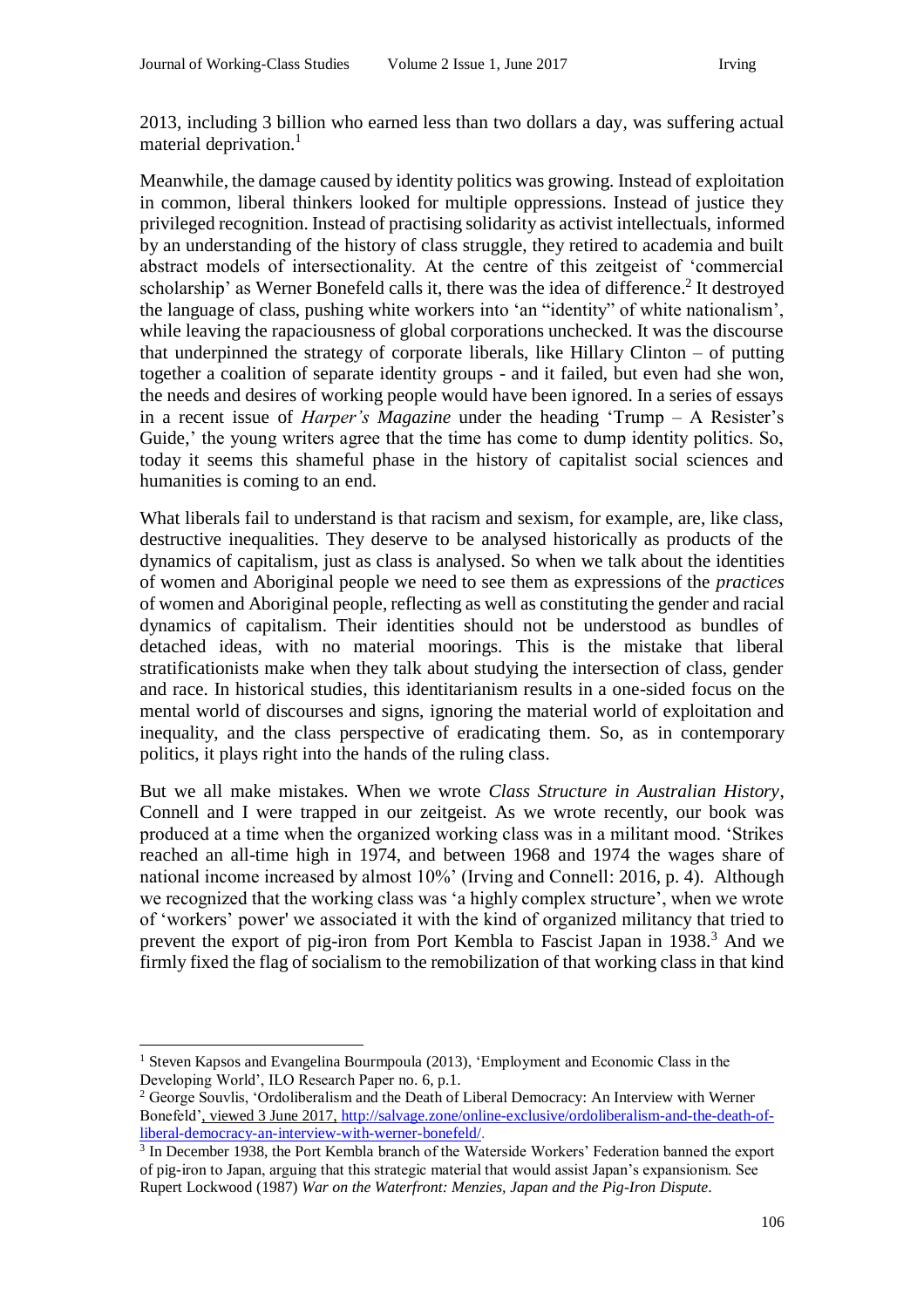of struggle, and assumed without question that the parliamentary state would continue to be a focus of political activity as the working class remobilized.

Today in Australia we are in a very different moment. Unions are smaller and corralled by the state, social-democratic corporatism has succumbed to neo-liberalism, revolutionary parties are as sectarian as ever, organized labour militancy is rare, and parliamentary democracy has been 'hollowed out'. Consequently it is not surprising that the study of class is different, responding to different forms of struggle and a different kind of working class. Speaking descriptively, those differences are, briefly: (i) the working class has become global; (ii) work is precarious even in the core capitalist economies; (iii) the class struggle has broken out of its institutionalized straight-jacket and is now increasingly tumultuous and on the streets; and (iv) workers – especially those who are young, well-educated and precariously employed – are a key component of a radical democratic movement, refusing representation by the political class and flirting with horizontalism and other alternative models of politics.

**As a result we're rethinking our theoretical positions,** we scholars of working-class history. In the presence of the awakening working class of the Global South it is not enough to embrace transnational histories, as if the nations on different sides of the 'trans' were commensurate. Imperial relationships were clearly never of that kind. And, it is impossible now to imagine labour progressing through ever-stronger organisation and deeper penetration of the state to socialism, let alone social democracy. The abject submission of organized labour in the capitalist heartlands to neo-liberalism has dealt the final blow to that faded – not to speak of unintelligent and deceptive - vision of postponed liberation.

Among the theoretical developments, there are three that I find compelling, and I can sum them up in three words: informal, porous and autonomous, each of these words describing an approach to the study of the global working class.

Informal labour is labour that is unregulated and precarious. It is now an increasing condition of labour markets under the sway of neo-liberalism in the countries of the North Atlantic tier, Japan and Australasia, but it has always been a feature of labour in the Global South. Jan Breman and Marcel van der Linden, in their 2014 article (see Note on Sources), argue that, as informal labour extends its reach, the 'West' is becoming like the "Rest' of the world. Trade unionism and collective bargaining, seen by earlier theorists and labour movement activists as the typical forms of working-class engagement with capital, and the acme of class formation for less mature working classes in the South, must now be recognized as atypical historical phenomena, confined to just a few countries for just a few decades. Can labour replace this 'classical' model? Breman and van der Linden see new forms of collective action emerging in response to the spread of informal labour.

Their work raises another question. In the West, prior to those few decades, is there a history of precarious labour relationships and informal collective behaviour in the working class? Should Western labour historians be looking for instances of workers striking without, or prior to, the involvement of a union, or striking in defiance of a union? Should we be looking for the go-slow, sabotage, organized pilfering, customary insolence etc. on the part of workers? And if so, should we conceptualize working-class collectivism in a different way, a way that releases it from the submerged teleology that dominated labour history in its formative period.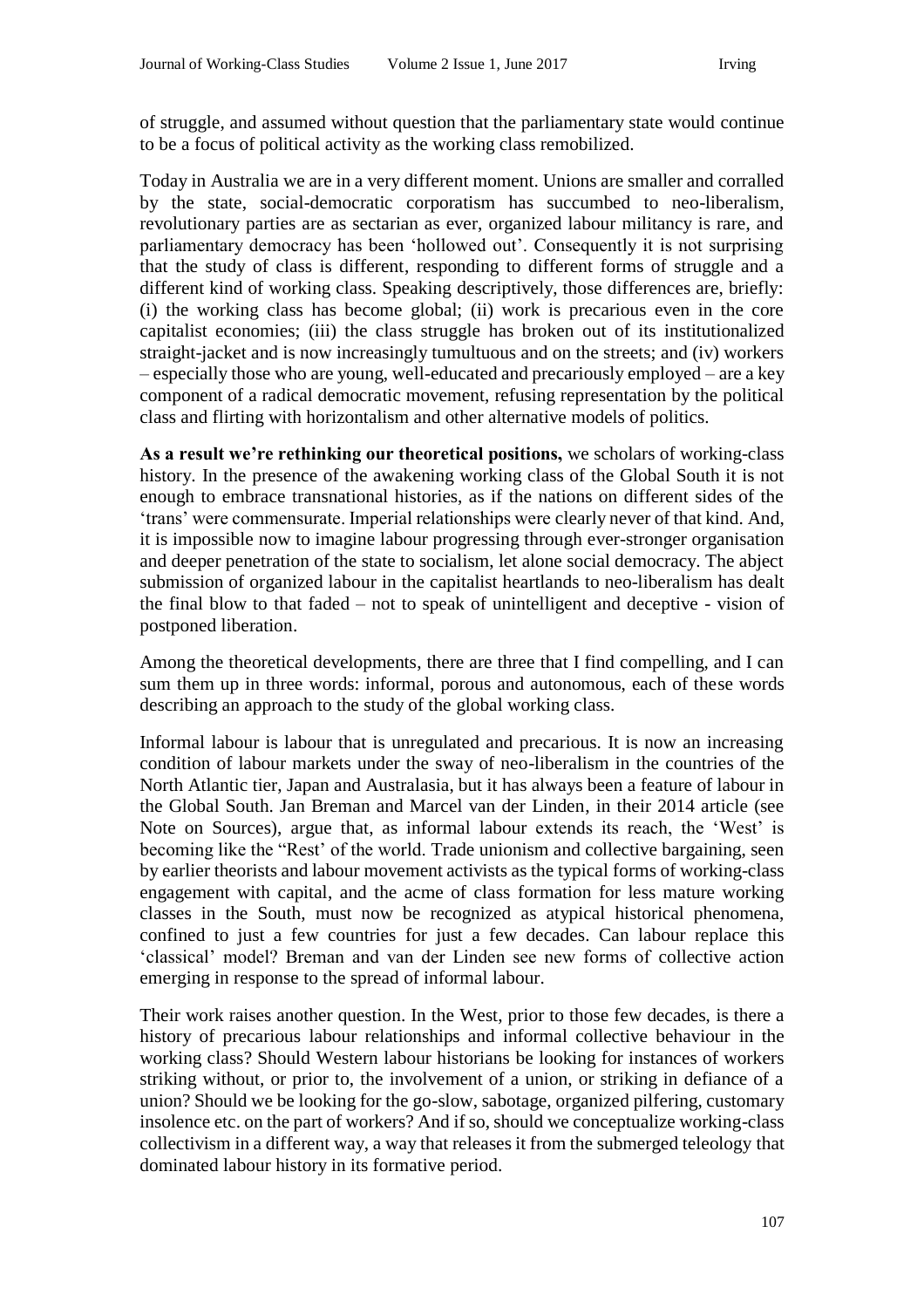In Australia we have tended to date the origins of the working class to the unions formed after the gold rushes. My book, *The Southern Tree of Liberty* (2006), put a dint in this lazy view by restoring working people to the story of representative government in the years before 1856, their contribution made possible by decades of grass roots organization to obtain political rights and economic independence. I relied for part of the argument on articles by Michael Quinlan. Now his book, *The Origins of Worker Mobilization: Australia 1788-1850*, will appear in 2018 from Routledge in New York. Having seen the manuscript I can say that this is a truly path-breaking study of the collective impulse among workers, with important pointers for the global historiography of labour.

The novel aspect of his study is that it reveals the extent of informal (non-union), collective organisation among workers, both convict and free. Certainly there were a handful of organizations pursuing collective bargaining, but their members were more likely to experience worker power outside of those organizations. When I read the manuscript, Quinlan had discovered 1370 instances of worker mobilization; now he tells me that the number has risen to over 6000 (he is still entering recently discovered data), and he estimates there are another 2000 instances to document. This staggering figure is the result of Quinlan's three decades of digital computation of evidence of strikes, court actions, go-slows, demonstrations, mutual insurance schemes, petitions, mass abscondings, sabotage, political meetings, etc, gained through painstaking reading of convict conduct records, police gazettes, court bench-books and colonial newspapers. When historians now talk about this period, how can they not call it a period of class struggle? When they talk about the coming of self-government how can they ignore its meaning for workers who had been struggling to gain some selfgovernment in their lives since 1788? 4

Quinlan hopes his book will 'act as a counter point to cultural/identity analysis that seems to have forgotten class as the critical category of social determination in capitalism (and you don't need to ignore women, migrants or non-Europeans to do this)'<sup>5</sup> . With that in mind we can answer questions about the meaning of workers' actions - such as supporting a new constitution for the colonies - by revealing their material situation as well as their discursive world. Workers wanted parliamentary selfgovernment to mean tight control of their representatives. They wanted legislation for an eight-hour day, land reform, and restricted immigration. That was what the 'right' to self-government meant to them, not just something philosophical, or a practice, such as voting, empty of content.

Turning now to porosity: by this term I mean the fact that workers were not typically defined by a life-time spent in a particular kind of labour – say waged, or unfree, or domestic, or self-employed. Rather, workers have always participated in various kinds of commodified and un-commodified labour, for the boundaries within and between them were porous. There have been several theoretical paths to this insight. Andrea Komlosy has produced a global history of work since the time of Classical Greece and Rome.<sup>6</sup> Although her book is not yet available in English, we can follow her argument from other sources, including her chapter in a book edited by Jurgen Kocka and Marcel van der Linden, *Capitalism: The Re-emergence of a Historical Concept* (2016). She

 $\overline{a}$ <sup>4</sup> There were three instances of collective resistance by convict workers that year.

<sup>5</sup> M. Quinlan; personal correspondence with the author, 9 March 2017.

<sup>6</sup> Komlosy, Andrea (2017) *Work – The Last 1000 Years*, Verso, London.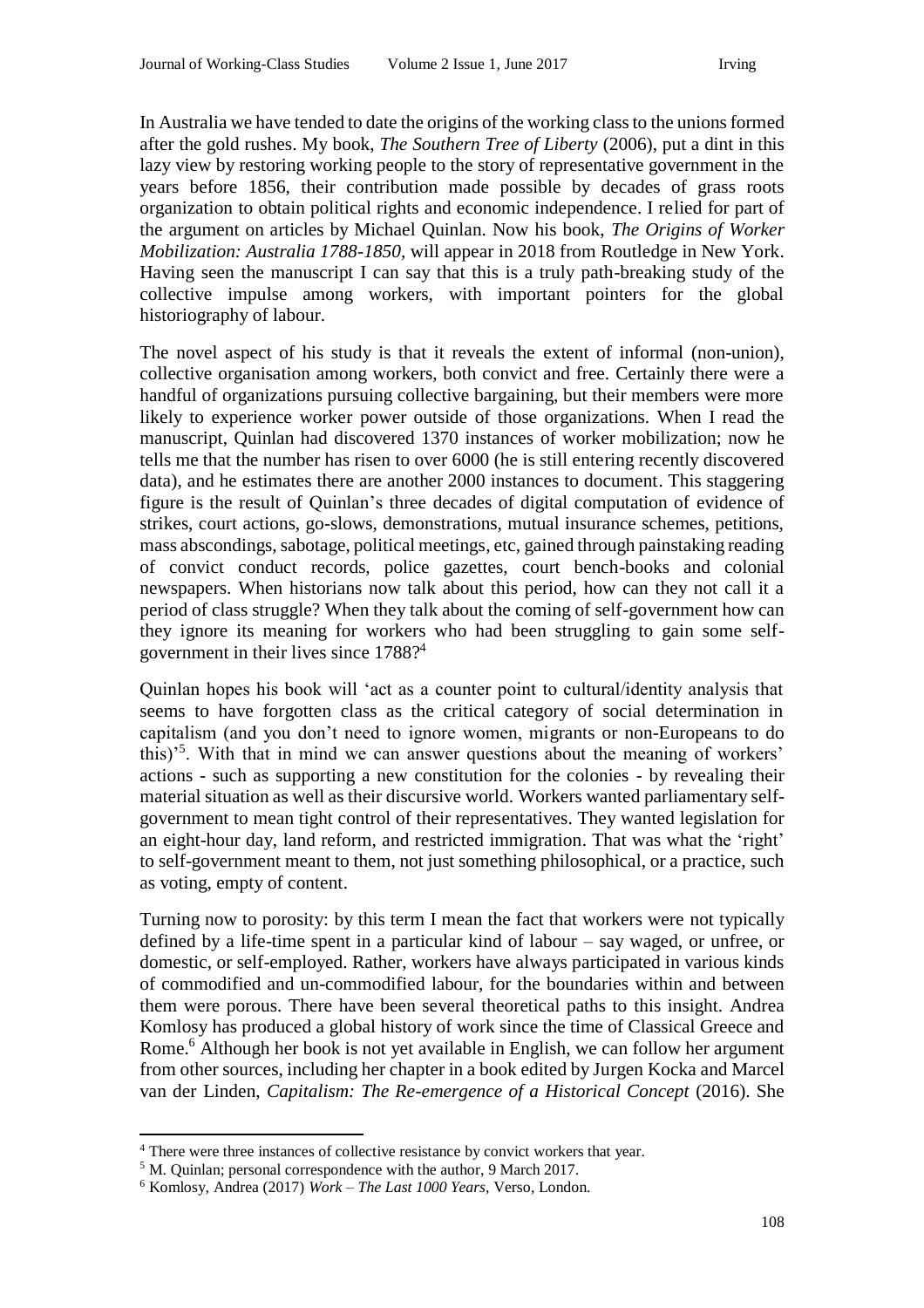insists that working-class history shows a blurring of the distinction between free and unfree labour, and warns that labour history's blindness to non-waged work, assuming the primacy of the commodity form of labour, is leading us into intellectual and political dead ends. Consequently we need a more differentiated form of workers' history.

Another approach can be found in the work of Marcel van der Linden, of the International Institute for Social History. In his influential paper, 'Conceptualising the World Working Class' (2015), he constructs a typology of the forms of labour commodification and concludes that in capitalist society the boundaries between 'free' wage labourers and other workers are 'vague and gradual':

In the first place there are extensive and complicated grey areas full of transitional locations between 'free' wage labourers and slaves, the selfemployed and the lumpenproletarians. Secondly, almost all subaltern workers belong to households that combine several modes of labour. Thirdly, individual subaltern workers can combine different modes of labour, both synchronically and diachronically. And finally, the distinction between different kinds of subaltern workers is not clear-cut. The implications are far-reaching. Apparently there is a large class of people within capitalism, whose labour power is commodified in various ways.

On the basis of this typological analysis, Van der Linden speaks of a class of subaltern workers rather than the working class. 'It is the historical dynamics of this multitude' that labour and social historians should try to understand. Those dynamics of course include how subaltern workers make themselves into a historical subject, a class, a process that typological analysis cannot, and does not aim to, grasp.

It is a process that autonomist Marxism places at the centre of its analysis. This is a strand of Marxist theory associated particularly with the theorist Antonio Negri who drew on his experiences as an anti-authoritarian Communist in the Italian *operaismo* movement of the 1960s and 70s.<sup>7</sup>

Verity Burgmann, the Australian historian and political scientist, has recently promoted this strand of Marxist theory to labour historians, in an article in *International Labor and Working Class History* (no. 83, Spring 2013), and to political scientists in her just published book, *Globalization and Labour in the Twenty-First Century* (2016). Autonomism is the latest in a long tradition of Marxist critiques of economic determinism, starting with Gramsci in the 1920s and including J-P Sartre and E.P. Thompson.<sup>8</sup> Amongst recent historians, Peter Linebaugh and Marcus Rediker are often cited as contributing to this anti-determinism through their book, *The Many-Headed Hydra: Sailors, Slaves, Commoners, and the Hidden History of the Revolutionary Atlantic* (2000). Burgmann argues that although the earlier Marxist anti-determinism recognized the agency, subjectivity and class consciousness of the working class, it still worked with the 'classical' or 'second international' understanding that capital accumulation and exploitation shaped the existence of the working class. Workers might have agency but they would always be reactive.

 $\overline{a}$ 

<sup>7</sup> See Note on Sources.

<sup>8</sup> Verity Burgmann, 'The Multitude and the Many-Headed Hydra: Autonomist Marxist Theory and Labor History', *International Labor and Working Class History*, no. 83, Spring 2013, p. 172.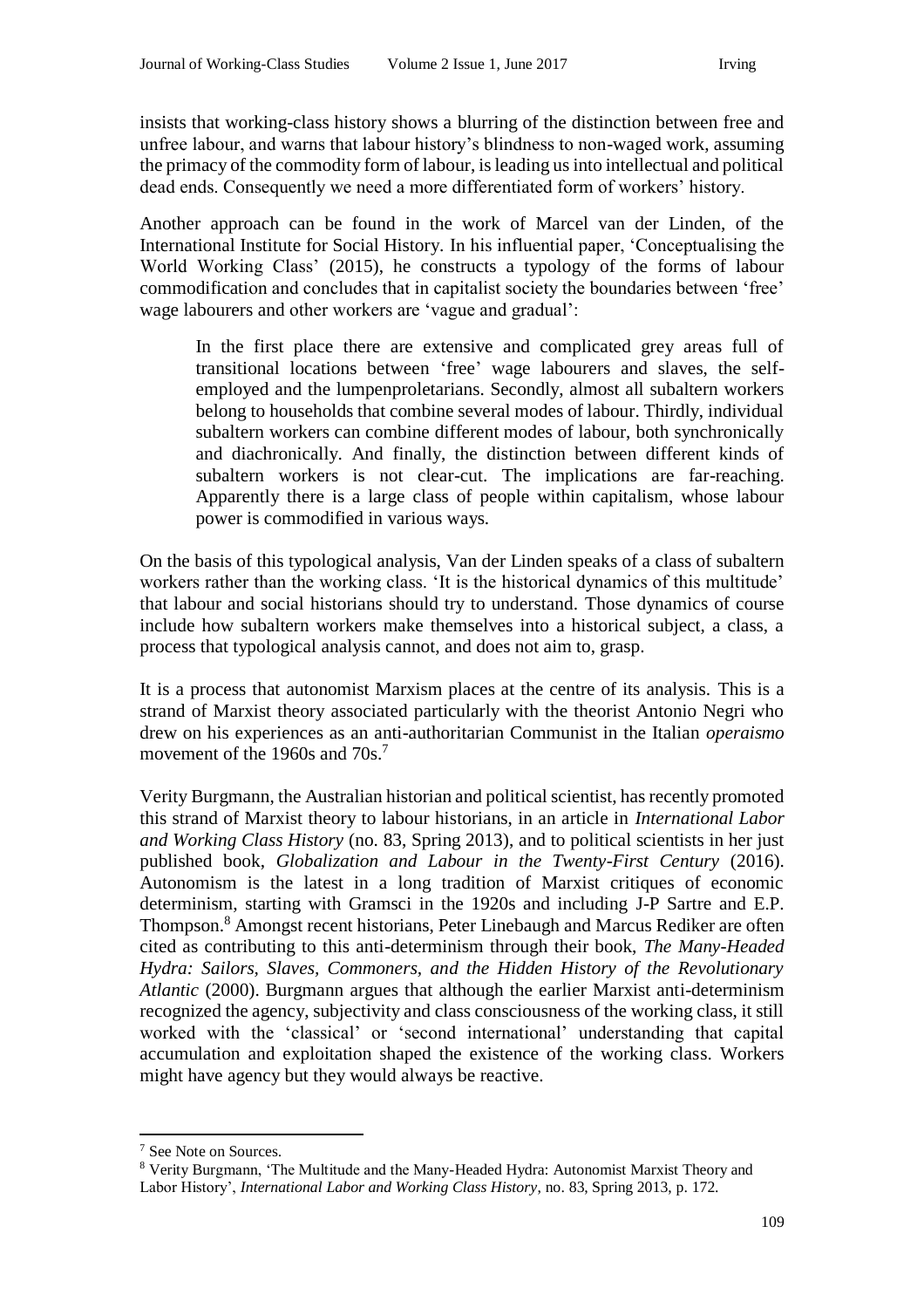But autonomist Marxism, in Burgmann's words, 'is more far-reaching'. Negri and his comrades placed 'labor at the very beginning of the labor-capital dialectic. Labor can exist independently of capital, but capital needs to command labor to ensure profit; therefore capitalist development does not occur due to internal momentum but in reaction to labor's tendency to unloose itself from capital.' History written from an autonomist perspective would place labour history within the internal history of the working class, a process of composition (as it becomes a class for itself), of decomposition (as the ruling class seeks to disrupt working-class solidarity), and recomposition (as the working class fights back by developing new forms of struggle).

These three paths all point in the same direction: towards a history that takes the working class, not the labour movement, as its subject. We need to move from labour history to working-class history. A history of informal mobilization widens the understanding of worker power, showing that it can be expressed collectively in many ways. Unlike labour history it would not produce studies that are institutional (if that means exclusive of the fleeting and peripheral) or social (if that means exclusive of social labour) or cultural (if that means exclusive of culture's material context). The focus of working-class history would be political, in order to bring those separate studies together. A history of subaltern labour that recognizes that commodification takes many forms would make working-class history global as well as open to current responses by workers to precarity and uncertainty. And last, a history that adopts an autonomous perspective on the working class and its relation to capitalism would banish the idea that society is 'an order' and that the working class is subordinate. Capitalist exploitation and domination produce disorder, a dynamic of social struggles that is open-ended and complex. Working-class history would approach capitalism as itself constructed historically through social struggles.

A working-class history of this kind is already discernible in the development of 'Working Class Studies' in the United States. This new field has emerged because of the manifest limitations of labour history and industrial relations. It asked: what about the 85% of workers in the US that were not in unions? What about working-class culture, obscured by the nonsense that the US is a middle class country? Integrating historical research into broader social analysis, it aims to study society through the lens of class, especially the working class, for as indicated by the title of one of the area's seminal books, Michael Zweig's *The Working-Class Majority: America's Best Kept Secret* (2011), the US is a country with a working-class majority.

As Zweig insists, class is about power, not income, and using that insight the workingclass majority might organize to achieve political influence and social strength. Working Class Studies is clearly partisan, conceiving, as the context for the future development of the field, a working-class social movement. There have been three centres of Working Class Studies (in New York, Ohio and Texas), a Working Class Studies Association, and an Association of Working Class Academics.<sup>9</sup> Outside of this movement, but perhaps influenced by it, radical academics in the US are publishing

 $\overline{a}$ <sup>9</sup> The Center for the Study of Working-Class Life at Stony Brook University is now known as the Center for the Study of Inequality and Social Justice

[<sup>\(</sup>http://www.stonybrook.edu/commcms/csisj/about/\)](http://www.stonybrook.edu/commcms/csisj/about/). The Center for Working-Class Studies at Youngstown University is no longer active. The Texas Center for Working-Class Studies at Collin College can be found here: [http://iws.collin.edu/lkirby/.](http://iws.collin.edu/lkirby/) The Working-Class Studies Association (WCSA) website can be found here:<https://wcstudiesassociation.wordpress.com/> (the Association of Working-Class Academics operates within the WCSA).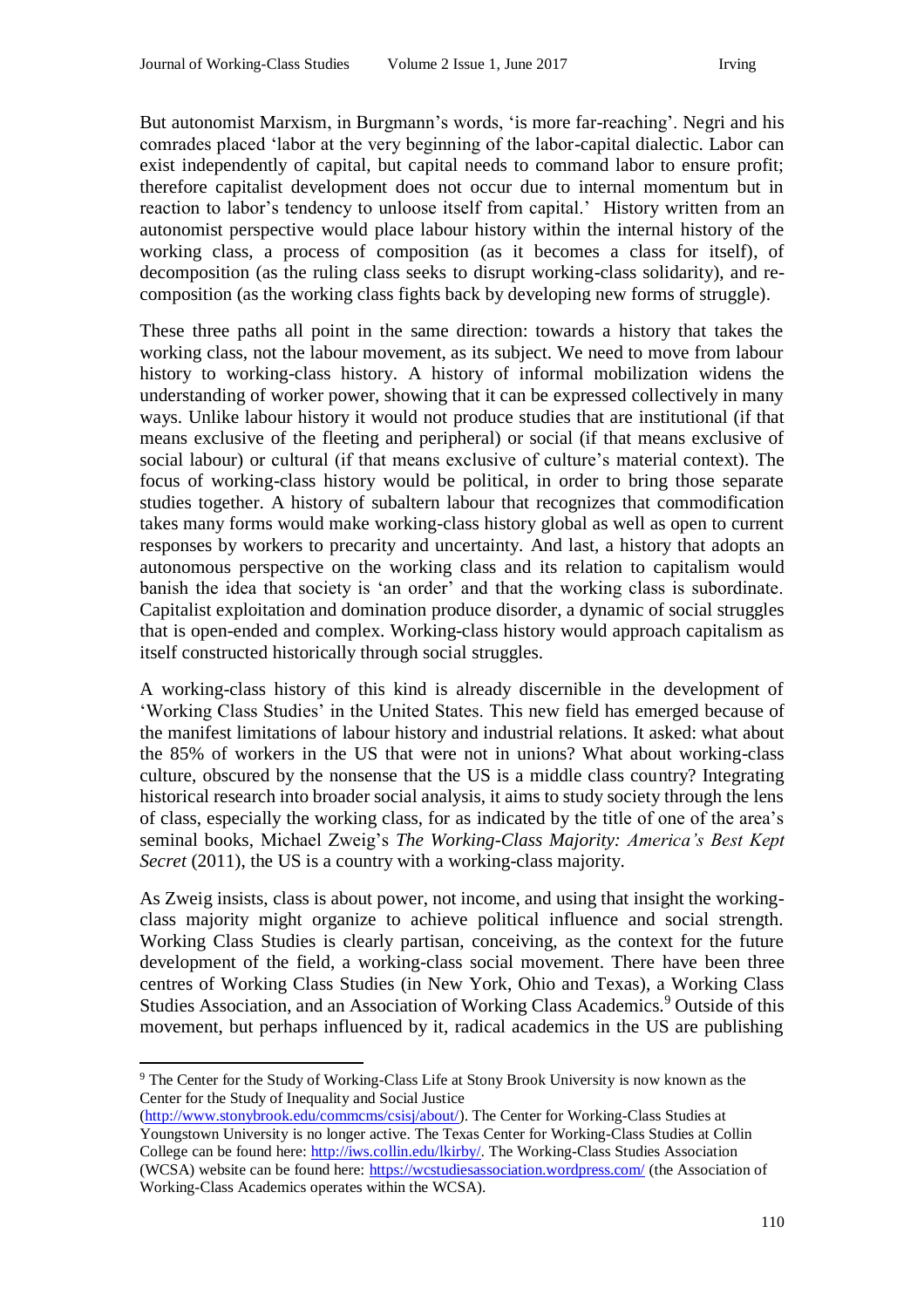noteworthy books on the history of class, eg. Barbara Jensen, *Reading Classes: On Culture and Classism in America* (2012) and Nancy Isenberg, *White Trash. The 400- Year Untold Story of Class in America* (2016).

The renewal of intellectual energy in class studies (and I'm including working-class history under that heading) can be seen in journal publishing over the last few years. I want to mention five. The Working Class Studies Association publishes *The Journal of Working Class Studies*, edited from the University of Technology Sydney by Sarah Attfield and Liz Giuffre. The blurb for its second issue, on 'Popular Revolt and the Global Working Class' makes two significant points. It defines the popular forces broadly as the 'working class, poor and other disenfranchised people',<sup>10</sup> and it positions the journal as a response to the current crisis. This year, *Working USA* has rebadged itself as the *Journal of Labour and Society* in order to focus on 'labour as a force for economic and social justice.' The new journal *Radical Americas*<sup>11</sup> welcomes 'scholarship which takes a radical approach' and that which moves away from the emphases of the cultural turn. Slightly older, dating from 2012, is the journal *Workers of the World,* published by the International Association for the study of Strikes and Social Conflict. Finally, there is *Critical Historical Studies*, which proclaims itself as working 'in the tradition of historically-reflexive approaches to capitalism', based on 'a critical appropriation of Marx'. It is notable that none of these journals has a national focus, none of them align themselves with traditional labour history, each of them offers a way for scholars to feel part of current large-scale transformations and movements, [and all of them suggest a shift away from discourse analysis to political economy], or, to echo the title of the new book edited by Jurgen Kocka and Marcel van der Linden (2016), to the re-emergence of capitalism as a historical concept.

My current project, 'Fatal Lure: Politics, Democracy and Gordon Childe', sits within a wider project to rethink the history of democracy in Australia. It begins from the observation that, when power and resources are distributed unequally, it is those who have less power, and less of the world's goods, who have the greater interest in democracy – if by that term we mean popular self-rule. Accordingly, my project looks for expressions of that interest, constructing a history of democracy that focuses as much on the democracy-driven struggles of working people, and the radical intellectuals who supported them, as on the constitution-making and liberal individualism of those using politics to defend their power and wealth.

Distinguishing between democracy as utopian, fleeting and rebellious, and democracy as 'being ruled' through the alienating routines and institutions of electoral politics and representative government, such a history would discover the episodes of mass action aiming to hold representatives accountable, the moments when upsurges of popular protest turned representation into delegation, and the forms of bottom-up democracy that popular movements developed in the process. Such a history would seek to reveal the continuing struggle of ideas between radical democracy and liberal democracy, the reactionary and defensive tendencies of liberal democracy and the creative and liberating potential of radical democracy.

A decade ago I wrote a book, *The Southern Tree of Liberty* (2016), about the radical democratic movement that sought popular control of parliamentary 'representatives' in

 $\overline{a}$ 

<sup>10</sup> <https://workingclassstudiesjournal.com/current-call-for-papers/>

<sup>11</sup> <https://www.ucl.ac.uk/ucl-press/browse-books/the-radical-americas-journal>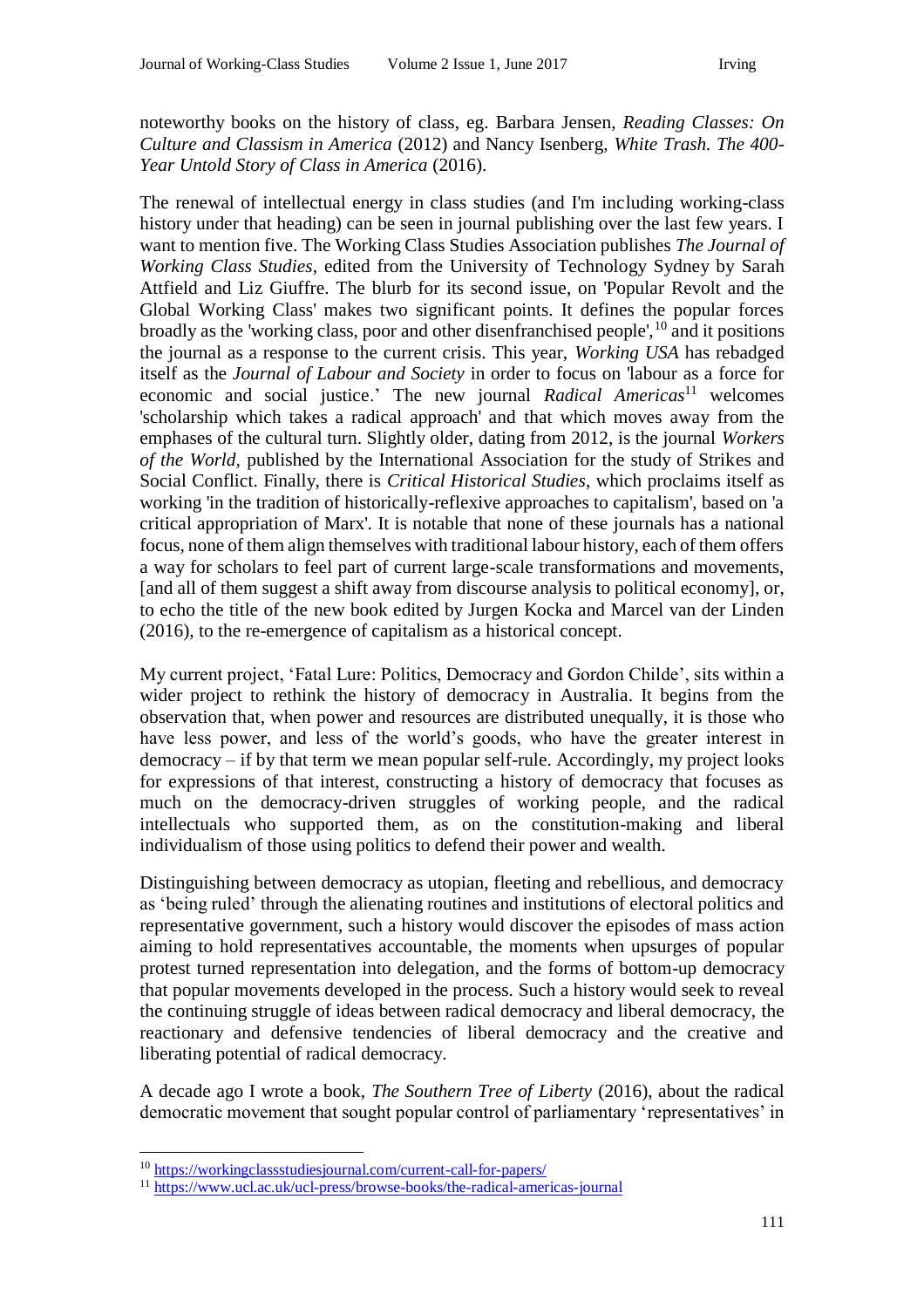the period before 1856. My next book deals with Australia's second bite at radical democracy, in the 1910s, when workers, socialists, pacifists and feminists rebelled against both the failure of state organizations – parliaments, political parties and trade unions - to respond to their needs, and the top-down model of governance in those bodies.

*Fatal Lure* is built around the first life of Gordon Childe (1892-1957), a life of socialist politics and ambivalence about the state. For ten years, until his early thirties, as a pacifist and socialist he organized, lobbied, made speeches, provided advice to leaders, and wrote for the labour press. His political activism culminated in his becoming a political minder and researcher for the Labor Premier of New South Wales. At the end of his life, Childe described himself escaping 'the fatal lure of politics' by returning to the study of archaeology in the mid-1920s. But the phrase may also be used to describe the suspicion of parliamentary politics that he shared with radical political activists of the 1910s.

In the 1910s the radical desire for self-government touched diverse communities and movements, putting them on a collision course with the state. Thirty-four thousand families refused to allow their sons to take part in the compulsory military training scheme between 1912 and 1914. Radical feminists, scornful of the supposed benefits to women of accessing the state through suffrage, widened their attack on patriarchy to include employment and the patriarchal family. In the labour market a wave of strikes by militant workers saw defiance of both employers and union officials. An unexpected feature of this militancy was that it extended to workers not usually thought of at that time as 'working class' – clergymen, sportsmen, artists, journalists, newspaper boys, university students, caddies at golf clubs, waitresses, bookmakers, medical doctors, nurses, taxi-cab drivers, and many more 'atypical' workers.

Within the sphere of the state we encounter the better-known instances of revolt. Angry members of the Labor Party forced its officers to expel a Prime Minister, a Premier and many leading parliamentarians. Freedom-loving voters twice defied the Prime Minister to defeat referenda aiming to introduce conscription. In the interests of selfgovernment, rebellious residents of Darwin, led by the Australian Workers Union, forced the departure of the unpopular administrator of the Northern Territory.

These struggles were fraught with violence. Let me summarize the evidence. During food riots in Melbourne radical women fought on and off with police and scabs for almost six weeks. Workers on strike routinely roughed up scabs, while unemployed workers fought with police in Brisbane, Melbourne and Townsville. In Adelaide, Brisbane, Darwin, Kalgoorlie, Broken Hill, Townsville and Fremantle there were days, sometimes weeks, when militant workers controlled the streets. Sabotage was common, and workers in Sydney, Darwin, Melbourne and Townsville stole guns. Workers used firearms to defend themselves during demonstrations in Kalgoorlie, Townsville and Brisbane. Two men died, and hundreds were injured, some shot in the back by police. In 1918 a counter-revolution began when proto-fascist violence broke out. Organized by former AIF officers linked to the Commonwealth Investigation Branch, secret armies of ex-servicemen attacked left-wing gatherings, newspaper offices and halls for the next four years.<sup>12</sup>

 $\overline{a}$ 

<sup>12</sup> The matters dealt with in this paragraph will form Chapters 10 and 11 in my forthcoming *The Fatal Lure of Politics: A Life of Gordon Childe*.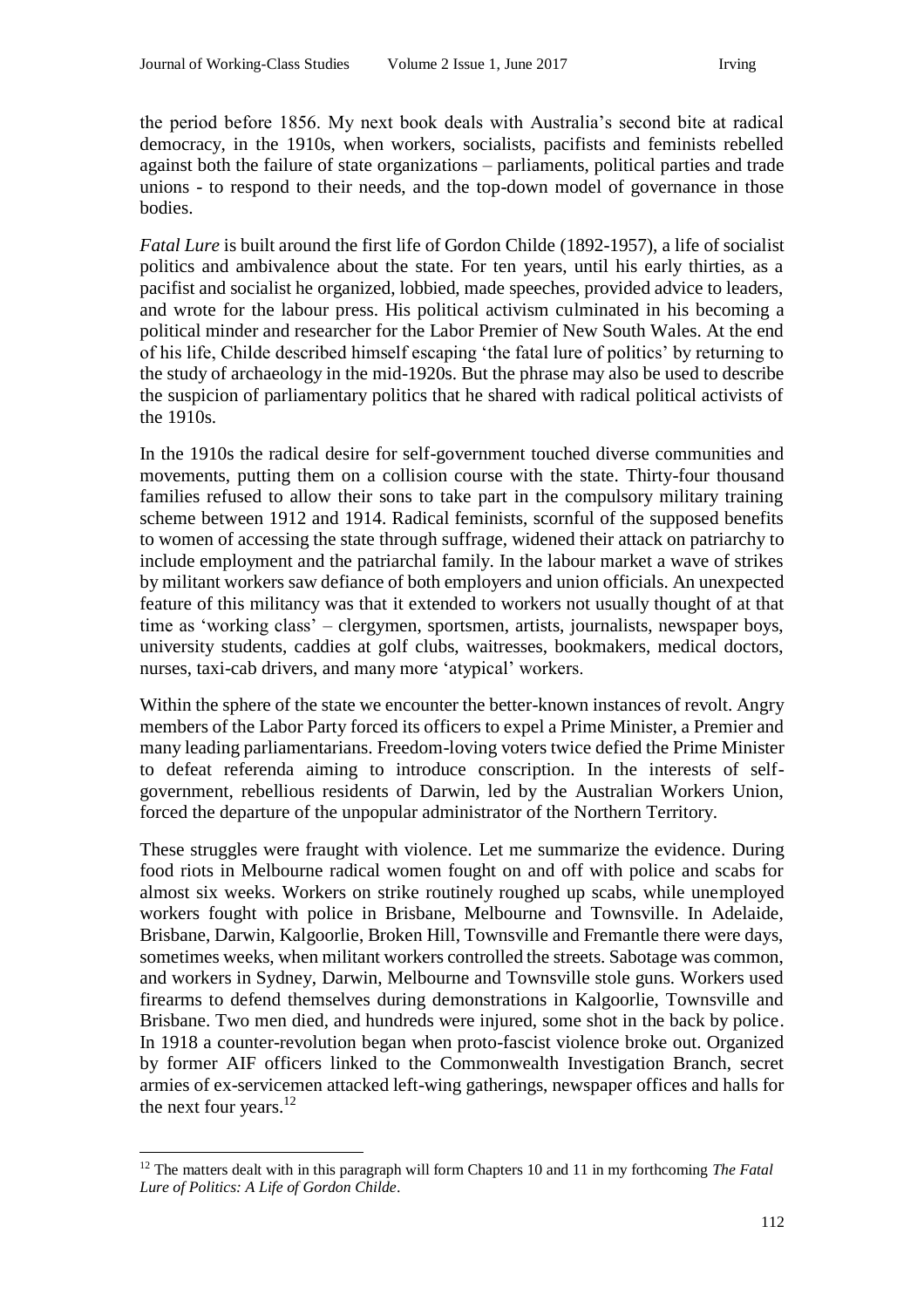In the midst of this turbulence radical thinkers were trying out alternative ideas about democracy. In a series of lectures for the Workers' Educational Association in 1918, Gordon Childe set out to derive a political philosophy for the labour movement by presenting a history of ideas that showed political thought moving away from the centrality of the state. Labour's political philosophy, he implied, should be anti-statist. In Brisbane a few weeks later, state school-teachers discussed their right as workers to control the education system and its syllabus. In intellectual circles, Guild Socialism's pluralism and diffused approach to sovereignty was well known. Militant unions, already influenced by syndicalism, were encouraged by Childe and other socialists to demand workers' control in their industries. There were conferences on industrial democracy in several states under the auspices of the WEA. In response, the Labor Governments in New South Wales and Queensland seriously considered the idea of appointing workers' representatives in management to head off more radical demands. But the appeal of industrial democracy was hard to diminish. As dissatisfaction with Labor's parliamentarism grew, it found expression in the formation of industrial labour parties, and these in turn led to the formation of a Communist party in 1921 that was not 'bolshevized' by Stalinism until the early 1930s.

Finally, to return to the invitation that led to this address, how is my project an expression of 'the history of class' now? In as much as democracy has always been an arena of class conflict my project is necessarily a history of class, with the qualification that it views this conflict through the eyes of working people and labour intellectuals. It has benefited by my discovery of Childe's resistance to determinist Marxism and my earlier exposure to Thompson's insistence that the working class makes itself. While concerned about Autonomist Marxism's contribution to the drift away from political economy, I am able to acknowledge its boost to the radical purpose of history writing: the interests of resistance, self-activity and restoring the commons. When I returned to the study of the 1840s I was struck by the strength of the impulse to collective action, including among workers not formally organized, and in a range of labouring situations. This interest continued into my study of the 1910s. In both periods I discovered a range of violent episodes glossed over by liberal historians. The collective impulse, tumult and democracy are what I write about, and I think they are pretty central to the history of class now.

## **Author Bio**

Terry Irving is a radical educationist and historian who was formerly editor of *Labour History – A Journal of Labour and Social History*. He taught history and politics at the University of Sydney but is now Honorary Professorial Fellow at the University of Wollongong. With Rowan Cahill he blogs at [http://radicalsydney.blogspot.com.au/.](http://radicalsydney.blogspot.com.au/) His website is <http://www.savagedemocracy.net/> .

### **Note on Sources**:

To write working class history we should know 'What we talk about when we talk about class', the title of Michael Schwalbe's article in *Counterpunch*  [\(http://www.counterpunch.org/2016/12/07/what-we-talk-about-when-we-talk-about](http://www.counterpunch.org/2016/12/07/what-we-talk-about-when-we-talk-about-class/)[class/](http://www.counterpunch.org/2016/12/07/what-we-talk-about-when-we-talk-about-class/)*)*, and 'Why class matters', the title of an interview with Erik Olin Wright in *Jacobin*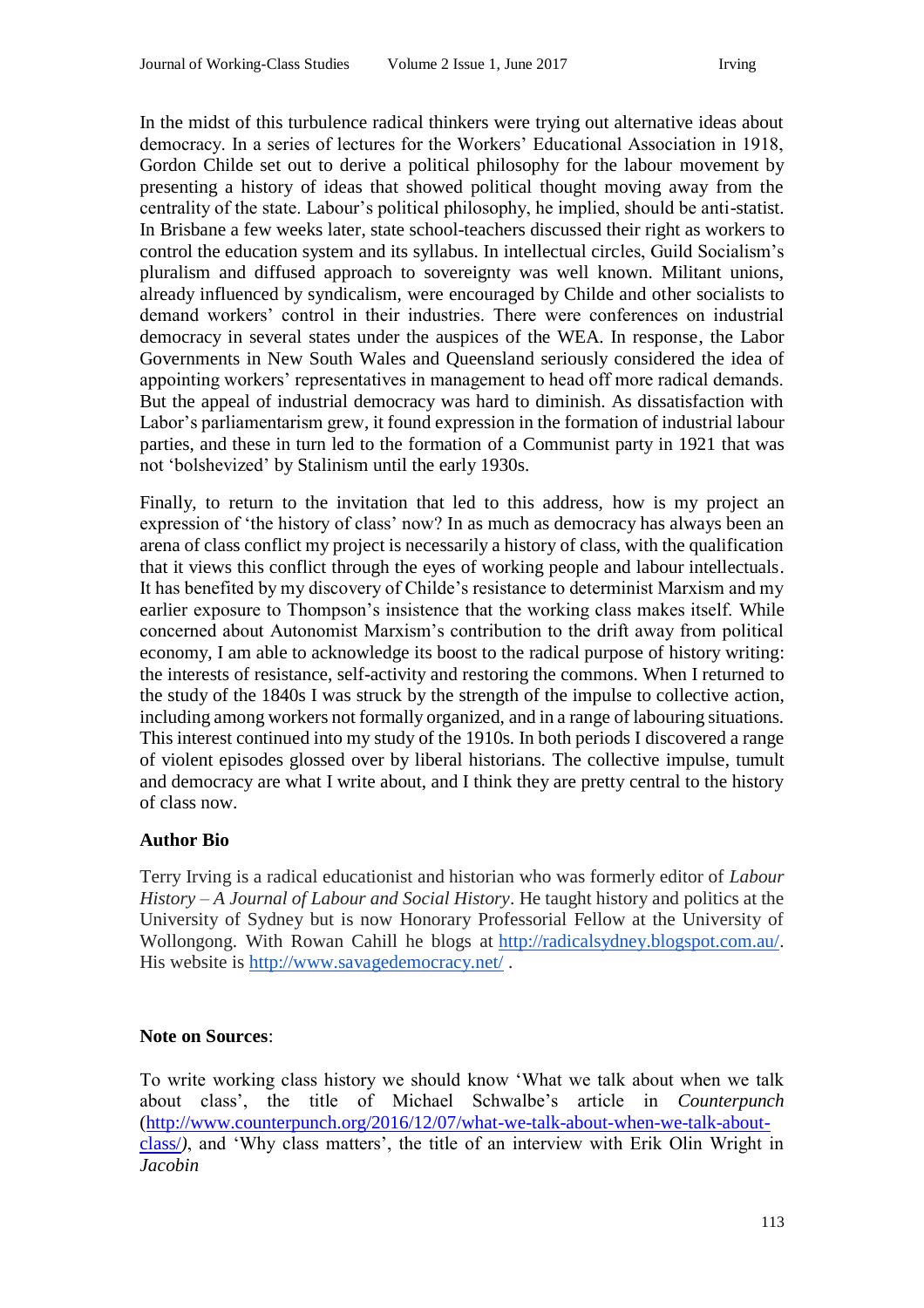[\(https://www.jacobinmag.com/2015/12/socialism-marxism-democracy-inequality](https://www.jacobinmag.com/2015/12/socialism-marxism-democracy-inequality-erik-olin-wright/)[erik-olin-wright/\)](https://www.jacobinmag.com/2015/12/socialism-marxism-democracy-inequality-erik-olin-wright/).

We also need to be clear that thinking of class as a way of sorting people into categories will not help us to understand the working class as a product of capitalist dynamics. For this point see Raewyn Connell's seminal chapter, 'Approach to class analysis' in her *Ruling Class, Ruling Culture: Studies of conflict, power and hegemony in Australian life* (Cambridge University Press, Cambridge, 1977).

The liberal media commentary since 2012 on the reemergence of class struggle is too boring to note, but these recent responses by radical writers are interesting:

- Sarah Smarsh, 'Dangerous idiots: how the liberal media elite failed workingclass Americans' [\(https://www.theguardian.com/media/2016/oct/13/liberal](https://www.theguardian.com/media/2016/oct/13/liberal-media-bias-working-class-americans)[media-bias-working-class-americans\)](https://www.theguardian.com/media/2016/oct/13/liberal-media-bias-working-class-americans)
- Jeff Sparrow, 'Class and identity politics are not mutually exclusive. The left should use this to its benefit' [\(https://www.theguardian.com/commentisfree/2016/nov/18/class-and-identity](https://www.theguardian.com/commentisfree/2016/nov/18/class-and-identity-politics-are-not-mutually-exclusive-the-left-should-use-this-to-its-benefit)[politics-are-not-mutually-exclusive-the-left-should-use-this-to-its-benefit\)](https://www.theguardian.com/commentisfree/2016/nov/18/class-and-identity-politics-are-not-mutually-exclusive-the-left-should-use-this-to-its-benefit)
- Peter Lewis, 'Looking through a Marxist lens (and why class is the new black)' [\(https://www.theguardian.com/commentisfree/2016/nov/30/looking](https://www.theguardian.com/commentisfree/2016/nov/30/looking-through-a-marxist-lens-and-why-class-is-the-new-black)[through-a-marxist-lens-and-why-class-is-the-new-black\)](https://www.theguardian.com/commentisfree/2016/nov/30/looking-through-a-marxist-lens-and-why-class-is-the-new-black)
- Terry Eagleton, 'The New Politics of Class review has the working class been left behind?' [\(https://www.theguardian.com/books/2017/jan/19/the-new](https://www.theguardian.com/books/2017/jan/19/the-new-politics-of-class-review-geoffrey-evans-james-tilley)[politics-of-class-review-geoffrey-evans-james-tilley\)](https://www.theguardian.com/books/2017/jan/19/the-new-politics-of-class-review-geoffrey-evans-james-tilley).
- See also the contributions by Wesley Yang, Tim Barker and Katrina Forrester to 'Trump – A Resister's Guide', *Harper's Magazine*, February 2017.

Raewyn Connell and I have recently published 'Scholars and Radicals: Writing and Rethinking *Class Structure in Australian History*', *Journal of Australian Studies*, vol. 40, no.1, 2016, 3-15. See also Terry Irving, 'The Lower Depths: Paternoster on *Class Structure in Australian History*', *Labour History*, no. 111, November 2016. The book in question was published by Longman Cheshire, Melbourne, in 1980 (second edition, 1992).

The global turn in labour history has produced a large literature, much of it stimulated by the work of scholars at the International Institute of Social History (Amsterdam). See Jan Lucassen (ed.), *Global Labour History – A State of the Art*, Bern, Peter Lang, 2006; and Marcel van der Linden, *Workers of the World – Essays toward a Global Labour History*, Leiden, Brill, 2008. Van der Linden's paper, 'Conceptualising the World Working Class' is in Sara R. Farris (ed.) His *Returns of Marxism: Marxist Theory in a Time of Crisis*, Chicago, Haymarket, 2015, and his paper with Jan Breman, 'Informalising the Economy: The Return of the Social Question at a Global Level', are in *Development and Change*, vol. 45, September 2014.

I also found useful the introduction to a special issue of the journal *Workers of the World* (vol 1, no. 3, 2013) written by Christian G. de Vito; 'New Perspectives on Global Labour History'; and the contributions to 'Scholarly Controversy: Defining Global Labor History' in *International Labor and Working Class History* (vol. 82, October 2012), sparked by Marcel van der Linden's essay in that issue, 'The Promises and Challenges of Global Labor History'.